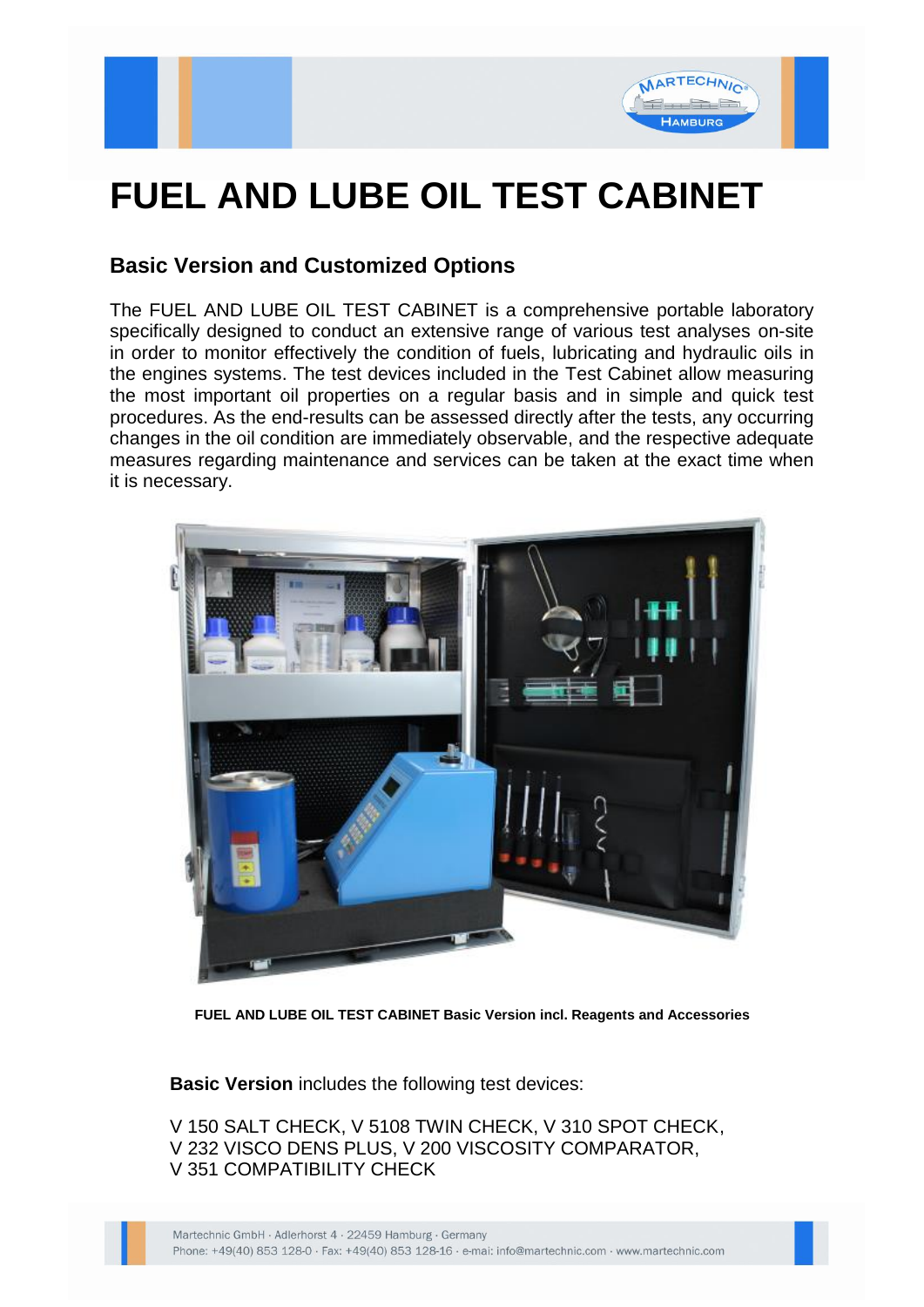

Martechnic® offers its customers also **customized versions** of the FUEL AND LUBE OIL TEST CABINET according to individual requirements, a specific field of application and in all possible combinations.

The examples of possible optional combinations:

**Basic Version + Option I:** V 750 FLASH POINT CHECK (contains hazardous goods)

V 400 POUR POINT CHECK (contains hazardous goods)

**Basic Version + Option II:** V 280 MT CAT FINES CHECK

V 160 IRON CHECK E

**Option II** is a new configuration as a solution to the increased number of requests regarding the challenging problem of cat fines in new types of heavy fuel oil (VLSFO) and engine components wear related to total iron concentrations in cylinder drain oil.



**FUEL AND LUBE OIL TEST CABINET Option II: MT CAT FINES CHECK + IRON CHECK E incl. Reagents and Accessories**

The Cabinet can also be supplied exclusively for testing lube and hydraulic oil **(LUBE OIL TEST CABINET)** or key parameters of bunker fuel **(FUEL OIL TEST CABINET)**.